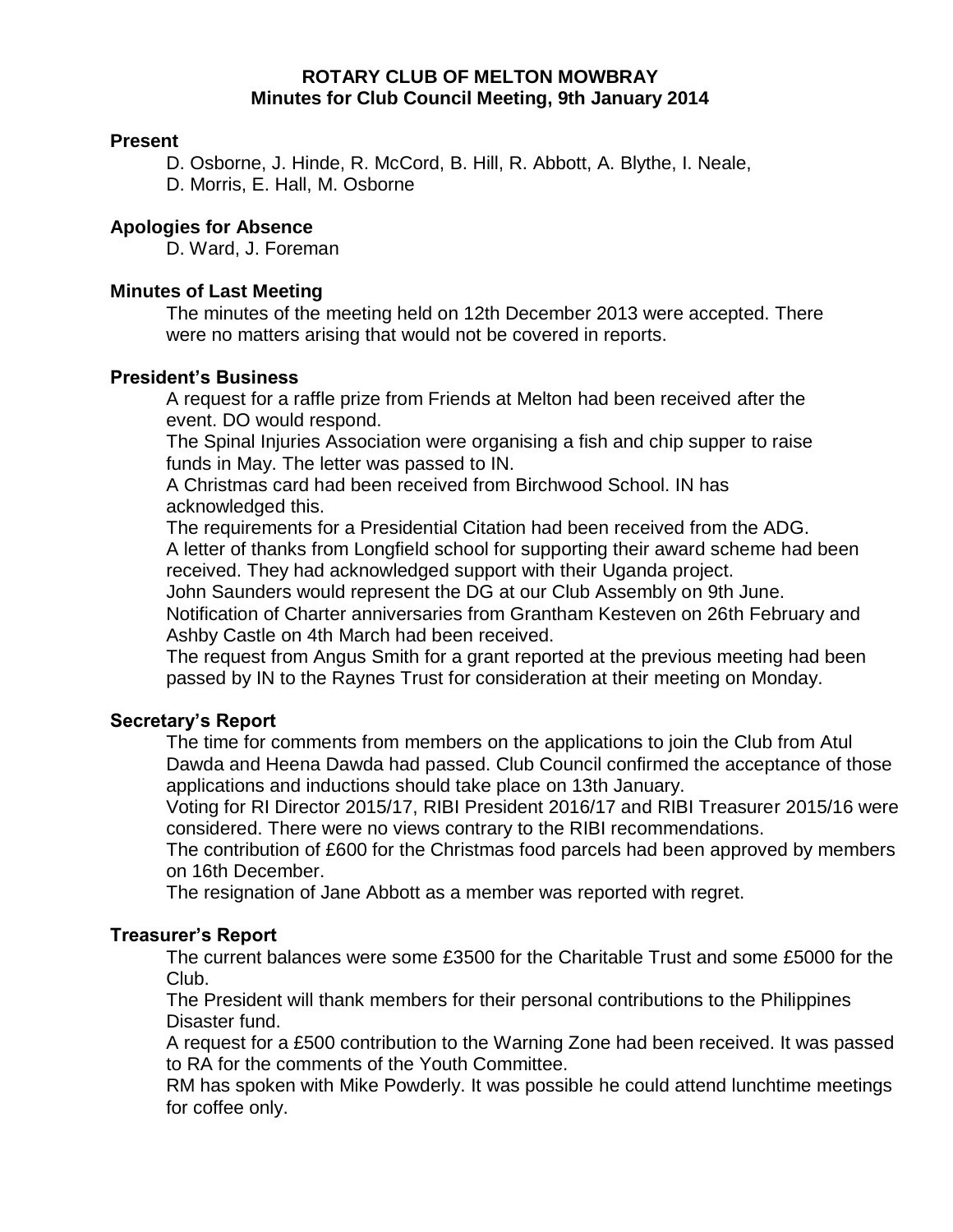The financial position for the June BBQ had been resolved. A surplus of £172 was available to split between Ladies in Rotary and Homestart.

There was a delay in receiving payment of gift aid through some difficulties in satisfying HMRC that their requirements had been met.

## **Diary**

The Visioning meeting provisionally planned for 31st March was confirmed as there were some doubts whether the timing of the visit to the Philippines which could involve three members would actually clash.

The BBQ suggested by Club Service to be on 28th June and handover of the Presidency on 30th June were discussed, the 30th June being a fifth Monday.

A team was being entered for the Life Education quiz on 6th February.

## **Committee Reports**

# **Club Service**

The Committee had considered the request by the DG elect for a combined visit to Melton Mowbray. The consensus of the other clubs was for the evening of 8th September at the Bowls Club. As September is a month with five Mondays this meeting could be designated as an evening meeting of our Club.

The Santa Fun Run committee had met to review the event which was considered a success with increased participation and no reported problems.

### **Communications/Public Relations**

JH reported that the web portal for the joint access to the three local Rotary Clubs was operational. It appears on the first Google page using "Rotary in Melton Mowbray". A request for photographs of Club events to be sent to the webmaster was made. Bill Glancy was available to work in promoting committee events. Larger events planned for the current calendar year were the Duck Race, Concert and Santa Fun Run. A proforma to help with planning had been produced.

The idea of a "business card" with Club information had been mooted. An updated version of the trifold leaflet was to be considered by Club Service.

### **Foundation**

It was apparent that funds were still available within District to support suitable projects. There was a requirement for training to be undertaken in connection with the grant application process.

A contribution to Foundation would be considered when the financial position was clearer.

#### **International**

Club members would be asked to confirm that £800 could be spent on financing the acquisition of computer equipment in Gambia during the imminent visit. The committee was considering an application for a global grant of \$75k for four possible water linked projects in the Philippines. Melton Mowbray would link with Brackley, Holbeach and other clubs in the District.

#### **Youth**

RA reported that there were four candidates for youth exchange opportunities. The District competitions were progressing. Another visit to the Warning Zone was contemplated. The joint committee were due to meet shortly.